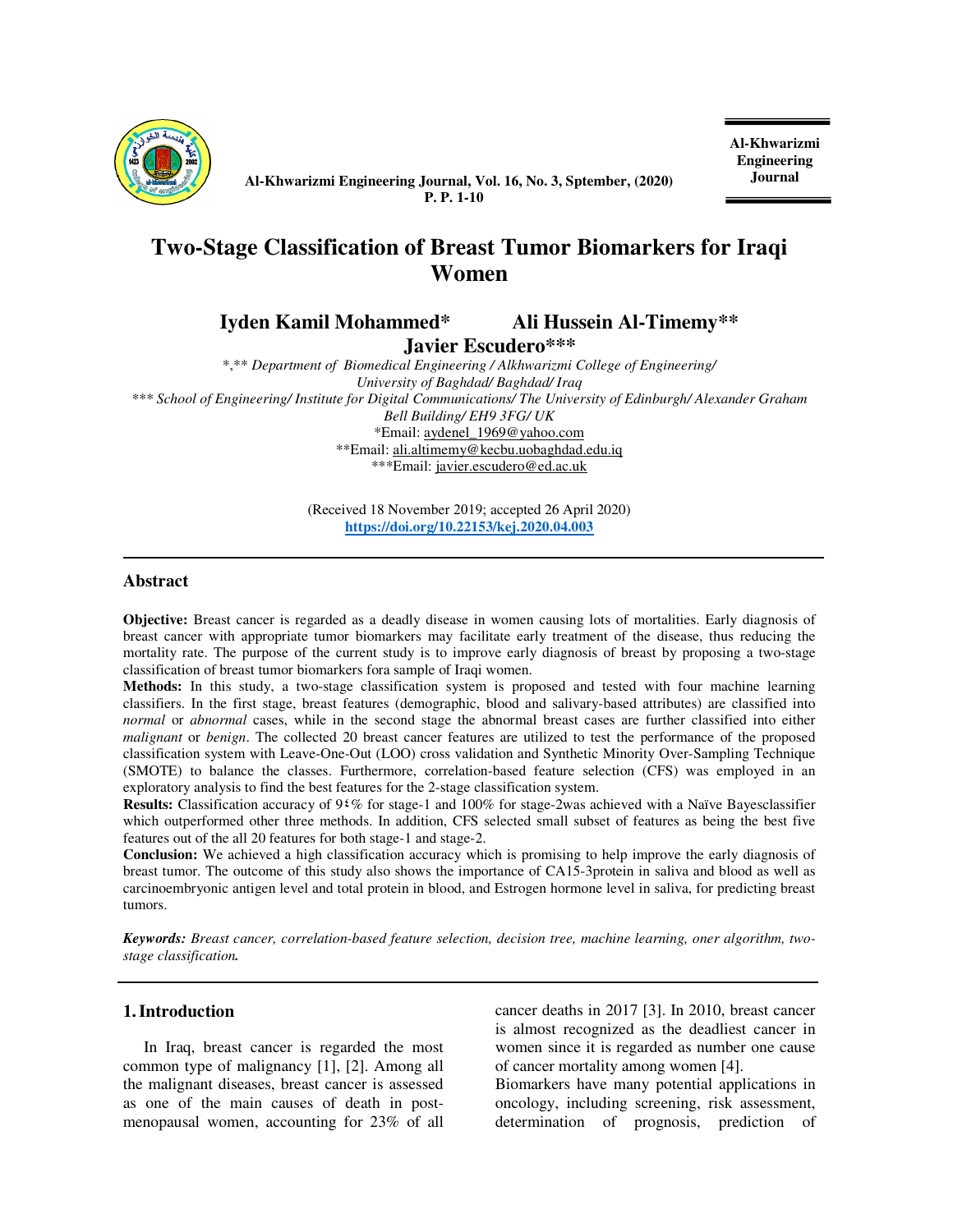response to treatment, differential diagnosis, and monitoring of progression of disease. Due to the major role that biomarkers may play at all stages of disease, they should undergo rigorous evaluation, including clinical validation, analytical validation, and assessment of clinical utility prior to incorporation into regular clinical care [5].

A tumor biomarker is a molecular or processbased change that discloses the status of an underlying malignancy. A tumor biomarker may be diagnosed and assessed via one or more biomarker assays or tests. Patient management is progressively being derived by tumor biomarker tests. This can be done by recognizing patients who do not require any, or recognizing other patients whose tumors are so unlikely to respond to a given type of treatment that it will drive to more harm than good. Thus, patient management should be guided by a tumor biomarker test, to inspect if it has analytical validity, which means it is accurate, reliable and reproducible [6].

Machine learning techniques have been utilized to classify cancer attributes and biomarkers aiming at improving the diagnosis rate. For instance, a classifier- based expert system was proposed in [7] for early diagnosis of prostate cancer with Artificial Neural Network (ANN) and Support Vector Machines (SVM). Thirteen attributes were acquired from 300 men to classify benign and malignant tumors. Classification accuracy of 79.3% and 80.1% was obtained with ANN and polynomial SVM, respectively. Other researchers employed machine learning and data mining techniques to investigate breast tumors. Three popular machine learning classifiers (Naive Bayes, Radial Basis Function Neural Network (RBFNN), J48 decision tree) were used [8] to develop prediction models for 683 breast cancer cases. Classification accuracy of 97.36%, 96.77 and 93.41% was obtained for the Naive Bayes, RBFNN, J48 classifiers, respectively. In another study, Behadili et al. [9] analyzed 42 attributes of the Iraqi women and selected 26 attributes for the classification of three classes with the decision tree J48 algorithm with 98% accuracy.

Other researchers tried to reduce the size of the feature set to detect breast cancer with Independent Component Analysis (ICA) [10]. A publicly available data set, Wisconsin diagnostic breast cancer (WDBC) dataset, was utilized to test the proposed algorithm where the 30 attributes have been reduced to only one feature (IC). Then, reduced feature was utilized to evaluate diagnostic accuracy with multiple

classifiers: k-nearest neighbor (k-NN), ANN, RBFNN, and SVM.

In some occasions, three- class classification problems have been tackled such as the work in[11] by proposing two-stage classification where Computer-aided diagnosis (CAD) system have been proposed to classify brain tumors. The system classified brain tumor MRI images into normal and abnormal images in the first stage and if the output was abnormal, then it was additionally classified into malignant or benign tumor.

In this paper, we propose a two-stage classification for breast cancer classification with four machine learning classifiers. In the first stage, 20 breast attributes are classified into normal or abnormal cases whereas in the second stage the abnormal breast cases are further classified into malignant or benign. Furthermore, correlation-based feature selection will be employed to find the best attributes out of the 20 attributes.

The main contribution of this paper is that it presents a two-stage classification system for the classification of breast markers with machine learning classifiers. The most important attributes that are influential in the prediction of breast tumor will be investigated with correlation-based feature selection on a data set of 181 samples.

# **2.Materials and Methods A. Details of Breast Cancer Data Collection**

The data set utilized in this study was acquired from the center for early breast cancer detection and Elwiya Oncology teaching hospital in 2013 and 2014. Ethical approval to conduct the data collection was obtained from the Ministry of Health. In addition, data collection was performed in accordance with the *Declaration of Helsinki 1964*, and its later amendments. The data set consisted of 181subjects (111 malignant, 50 normal control and 20 benign cases). The oncologist examined subjects, with suspected breast tumor, and approved their inclusion in the study, confirmed with the following: 1) clinical examination, 2) breast biopsy, 3) mammogram and 4) Ultrasound (US) scan. Before the data collection, subjects were debriefed and consented to participate in the study.

The data set has 20 attributes which can be categorized in 3 main categories, i) demographic information (9 attributes),ii) attributes derived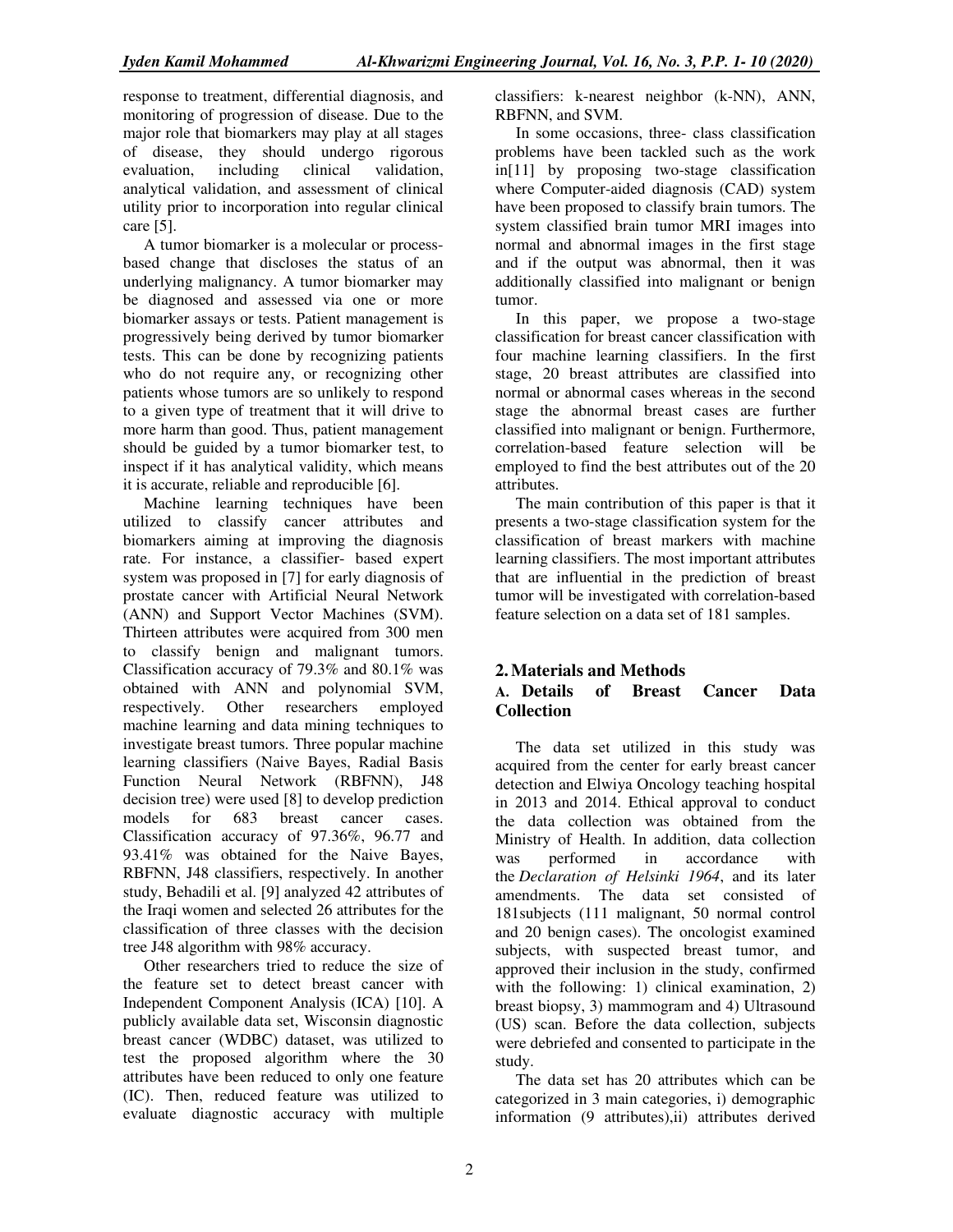from blood samples (5 attributes) and iii) attributes derived from saliva (6 attributes). The nine demographic attributes include age, body mass index (BMI), total body fat index (TBF), Waist Hip Ratio (WHR), number of menstruation (Mens.) cycles per year, duration of contraceptive intake per year, Menstruation (Mens.) cycle status (normal or abnormal), type of Fucosyl transferase 2 (FUT2) gene (secretor or non-secretor), type of Lewis blood group.

The 5biomarkers that are derived from blood samples included the level of Estrogen hormone (Es-B), the level of progesterone hormone (Pg-B), the level of CA15-3 protein (CA15-3 B), carcinoembryonic antigen level (CEA-B) and Total Protein (TP-B).

The biomarker that were obtained from analyzing salivary samples included the PH level (PH-S), salivary Total Protein (TP-S), Estrogen hormone level (Es-S), the level of CA15-3 protein (CA15-3 S), saliva progesterone hormone level (Pg-S) and salivary carcinoembryonic antigen level (CEA-S).

#### **B. Details of the Pattern Classifcation**

In this study, a two-stage classification system is proposed where the breast attributes are classified into either *normal* or a*bnormal* in the first stage. In the second stage of the classification, the abnormal instances can be further classified into *malignant* and *benign* cases. The general block diagram of the twostage classification system is shown in Fig. 1.



**Fig. 1. Block diagram of the proposed breast attribute classification method.** 

How to select the best machine learning classifier for the breast cancer detection can be considered as an open research question. Therefore in this study we investigate the performance of the proposed two-stage classification system with four different classifiers: logistic regression [12], Naïve Bayes [13], decision tree [12] and OneR [14]. The rationale behind choosing these machine learning classifiers to perform the analysis in this study was that these classifiers are relatively straightforward and simple to implement, and they have been utilised in the previous literature. Weka, an open source software package [12] was used to perform classification with the four classifies in the current study.

Logistic regression is a traditional classification method where class probabilities are estimated by means of applying the logit transformation to a linear regression model [3]. It provides a mechanism for applying linear regression for performing classification [15]. For more details about the mathematical derivation, the reader is referred to [15]. *Logistic* function in Weka has been utilised for logistic regression [12].

Naïve Bayes classifiers is a probabilistic classifier which is based on the Bayes theorem and being considered as a simple classifier [16]. In addition, it assumes independence in a naïve way [12]. The hypothesis is that the probabilities of each feature multiply is only valid if the events are independent. Despite the simplistic assumption of independent attributes in real life, Naïve Bayes works very effectively when utilized to classify real life datasets [12]. The pseudocode for Naïve Bayes classifier [17] is displayed in Fig.2.

DecisionStump, a fast decision tree learner which uses reduced-error pruning, was used. It builds one level binary decision tree with categorical or numeric class to perform the classification. *DecisionStump* in Weka was utilized to do decision tree. For more details about the implementation of *Decision Stump*, the reader is referred to [18]*.*

OneR classifier is simple but accurate classifier. OneR algorithm generates one rule for each predictor in the data by forming a frequency table for each predictor against the target [19]. Afterwards, the rule with minimal total error is selected. Fig. 3 illustrates the pseudocode for OneR algorithm [12].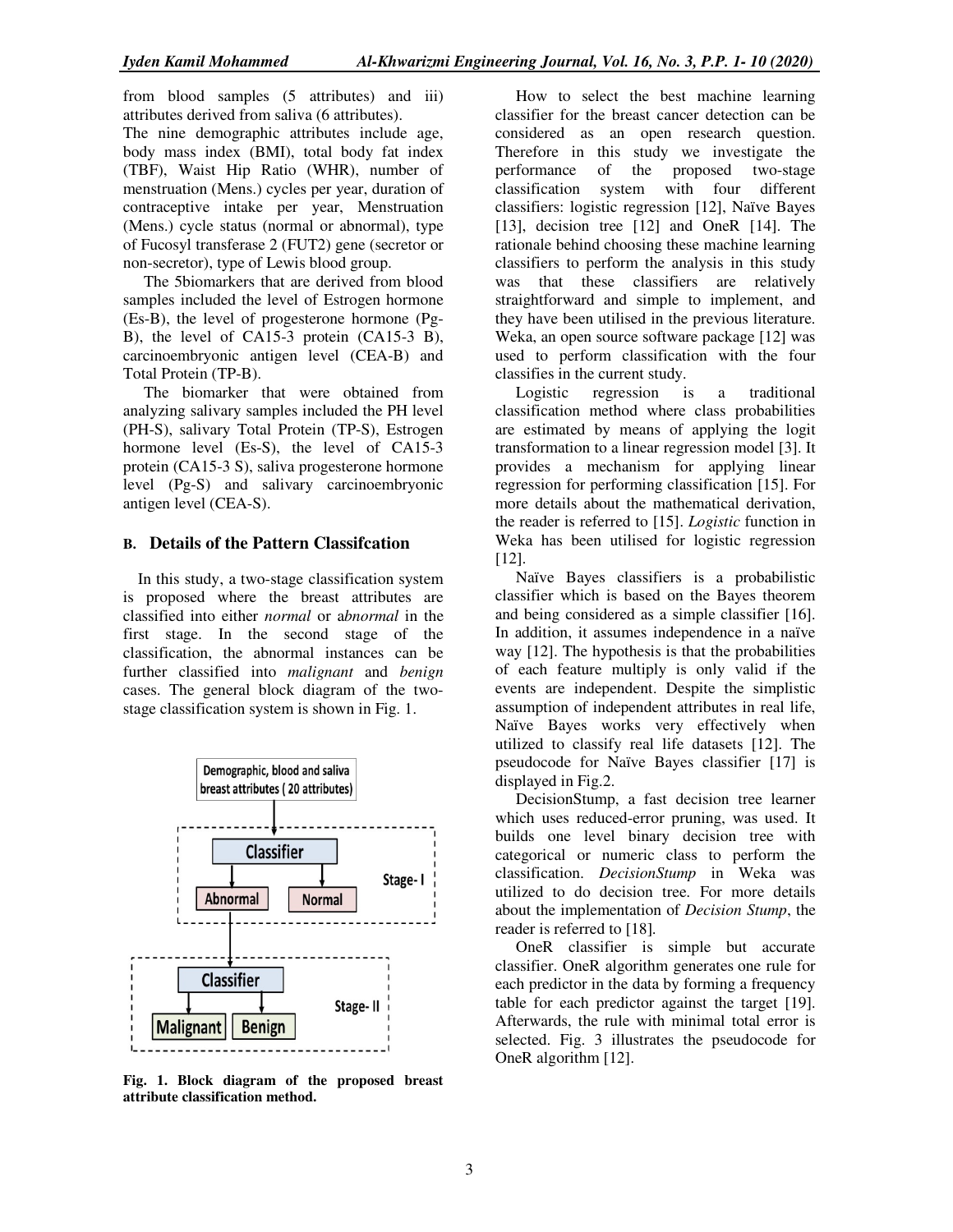```
Input:
Training dataset T,
F= (f_1, f_2, f_3, \ldots, f_n) // value of the predictor
variable in testing dataset.
Output:
A class of testing dataset.
Step:
1. Read the training dataset T:
2. Calculate the mean and standard deviation of the
predictor variables in each class;
3. Repeat
Calculate the probability of f_i using the gauss
density equation in each class;
Until the probability of all predictor variables
(f_1, f_2, f_3, \ldots, f_n) has been calculated.
4. Calculate the likelihood for each class;
5. Get the greatest likelihood;
```
**Fig. 2. Algorithm for Naïve Bayes classifier.** 

#### OneR Pseudocode: for each attribute: for each value of that attribute make a rule as follows: count how often each class appears find the most frequent class make the rule assign that class to this attribute-value. Calculate the error rate of the rules Choose the rules with the smallest error rate

#### **Fig. 3.The pseudocode for OneR algorithm.**

The dataset used in this study has an imbalanced number of the three classes. Class imbalances may limit the performance of machine learning classifiers [20]. In addition, different classification techniques are sensitive to the imbalanced data when the samples of one class in a dataset outnumber the samples of the other class. This may lead to biased models due to overfitting. To tackle the issue of class imbalance, we utilized Synthetic Minority Over-Sampling Technique (SMOTE), proposed by Chawla et al. [21] to equalize the number of classes in both classification stages. In SMOTE, *k*-nearest neighbor (kNN) is used to generate synthetic instances to oversample the minority classes while the size of the majority class is kept the same [21].

The Weka filter *'SMOTE' was used* for both classification stages where the number of *k*nearest neighbor was set to the default value of 5. In stage 1, the total number of instances became 256 for stage 1 and 221 for stage 2, after applying SMOTE.

To evaluate the performance of the breast classification, the exhaustive Leave-One-Out

(LOO) Cross-Validation (CV) was utilised in each stage of the classification. LOO CV will prevent overfitting and bias in the evaluation of classification performance despite that it requires lot of computations compared to the 10-fold CV since it requires to go through all dataset.

Classification accuracy, precision, recall and were calculated given true positive (TP), true negative (TN), false positive (FP), and false negative (FN), as follows

$$
Precision = \frac{TP}{TP + FP} \tag{1}
$$

$$
Recall = \frac{TP}{T} \tag{2}
$$

$$
Accuracy(Ac) = \frac{TP+TN}{TP+TN+FP+FN} \qquad \qquad \dots (3)
$$

Furthermore, we calculated Matthews correlation coefficient (*MCC*) [22], given in eq. 4, which is an indicator used to evaluate the performance of classification quality where the output value is between the range -1 to 1; high value of MCC of 1 indicates an excellent classification.

$$
MC = \frac{TP \times TN - FP \times FN}{\sqrt{p(1 - P)S(1 - S)}} \qquad \qquad \dots (4)
$$

Where the values of P and S are given below  $P = (TP + FP)/(TP + FP + TN + FN)$  ...(5)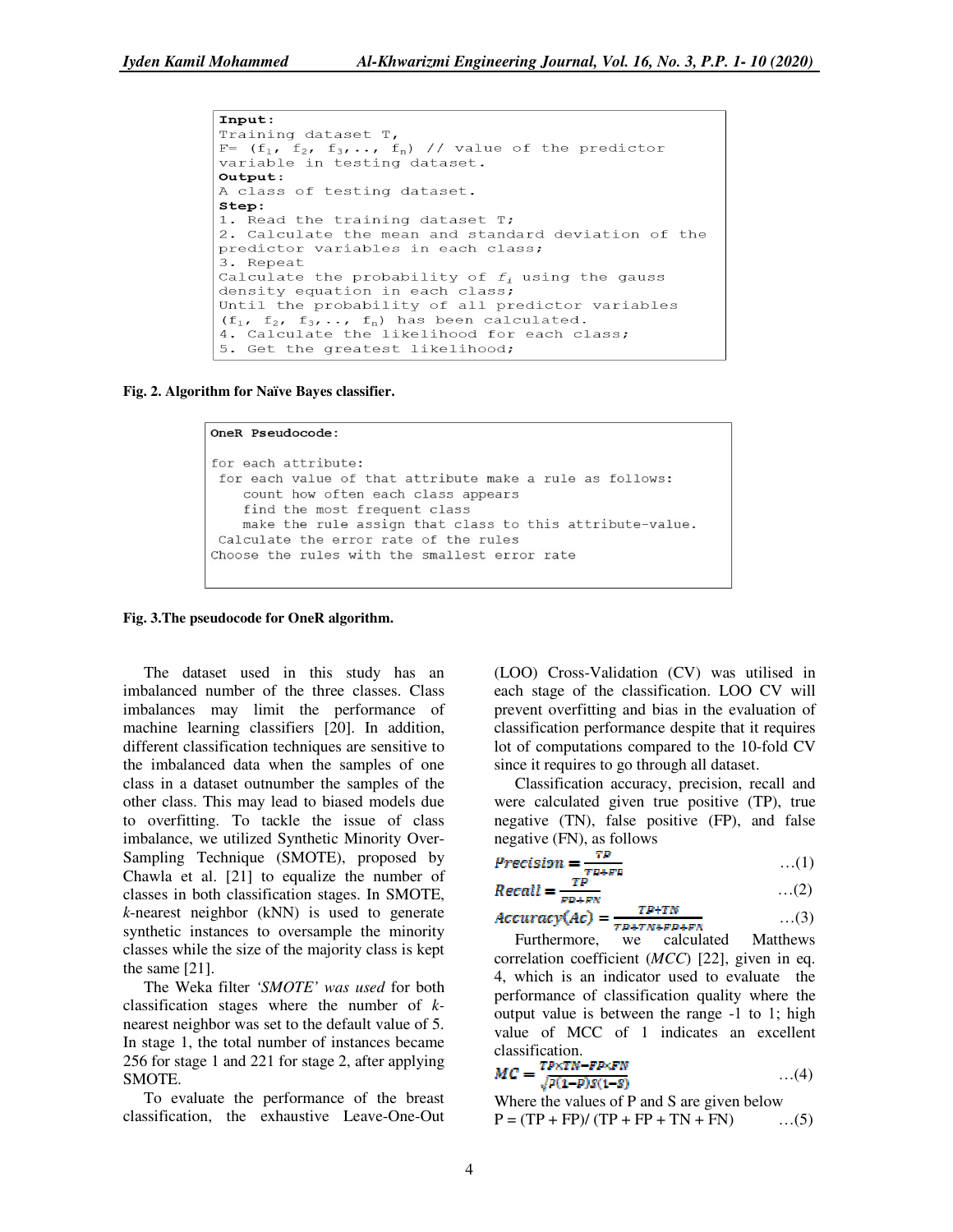$S = (TP + FN)/(TP + FP + TN + FN)$  ...(6)

# **C. Selecting the Best Attributes for Breast Cancer Classification**

In this study, Correlation-based Feature Subset Selection (CFS) [23] was utilised, for exploratory and interpretability purposes, to select the best attributes for each stage of the breast cancer classification. The main theory is that features which have high correlation with the class label but are uncorrelated with each other may represent the base for a good feature set. A feature evaluation formula is developed from the aforementioned theory. CFS then combines the developed evaluation formula with a heuristic search strategy and suitable correlation measure.

The best classifier from the previous analysis (Section II.B) will be utilised alongside Weka function *AttributeSelectedClassifier*, CFS (Weka

evaluator '*CfsSubsetEval*') with the search method selected to be 'Best first'. It should be noted that '*SMOTE'* filter in Weka was utilised in this part of the analysis to oversample the minority class for both stage-1 and stage-2.

#### **3.Results and Discussion**

The Minimum (Min), Maximum (Max), mean and standard deviation (STD) for the 20 attributes in this study are shown Table 1 for the normal subjects, Table 2 for the malignant patients and Table 3 for the benign patients, respectively. There are large differences between some attributes for the three groups (such as *CA15-3 B, CEA-B and* CA15-3 S) while other attributes have smaller differences (such as TBF and PH- $S$ ).

| ۰.<br>۰,<br>× |  |
|---------------|--|
|---------------|--|

**The Min, Max. Mean and Std values of the 20 attributes for normal subjects (n=50).** 

| <b>Attribute</b>   | Min          | <b>Max</b> | Mean  | <b>STD</b> |
|--------------------|--------------|------------|-------|------------|
| Age                | 25           | 67         | 44.26 | 11.44      |
| BMI                | 21.2         | 26.4       | 23.70 | 1.35       |
| TBF                | 25.91        | 46.9       | 33.67 | 4.48       |
| <b>WHR</b>         | 0.63         | 0.95       | 0.78  | 0.08       |
| Mens. cycles/year  | 10           | 14         | 12.52 | 0.74       |
| Dur. of            |              |            |       |            |
| contracept./year   | $\mathbf{0}$ | 9          | 0.50  | 1.66       |
| Mens. cycle status | $\theta$     |            | 0.06  | 0.24       |
| FUT2 gene type     | $\theta$     |            | 0.72  | 0.45       |
| Lewis blood type   | $\mathbf{0}$ | 2          | 1.24  | 0.52       |
| $Es-B$             | 11           | 97         | 50.48 | 25.70      |
| $Pg-B$             | 0.73         | 4          | 1.81  | 0.99       |
| $CA15-3B$          | 3.11         | 15.3       | 6.61  | 2.74       |
| CEA-B              | 0.59         | 2.94       | 1.78  | 0.57       |
| $TP-B$             | 6.02         | 7.3        | 6.47  | 0.35       |
| $Es-S$             | 3.18         | 28.1       | 14.62 | 7.43       |
| $Pg-S$             | 0.24         | 1.8        | 0.68  | 0.41       |
| CA15-3 S           | 0.5          | 2.68       | 0.79  | 0.41       |
| CEA-S              | 0.5          | 0.5        | 0.50  | 0.00       |
| $TP-S$             | 0.05         | 0.28       | 0.14  | 0.04       |
| PH-S               | 6.9          | 7.4        | 7.23  | 0.12       |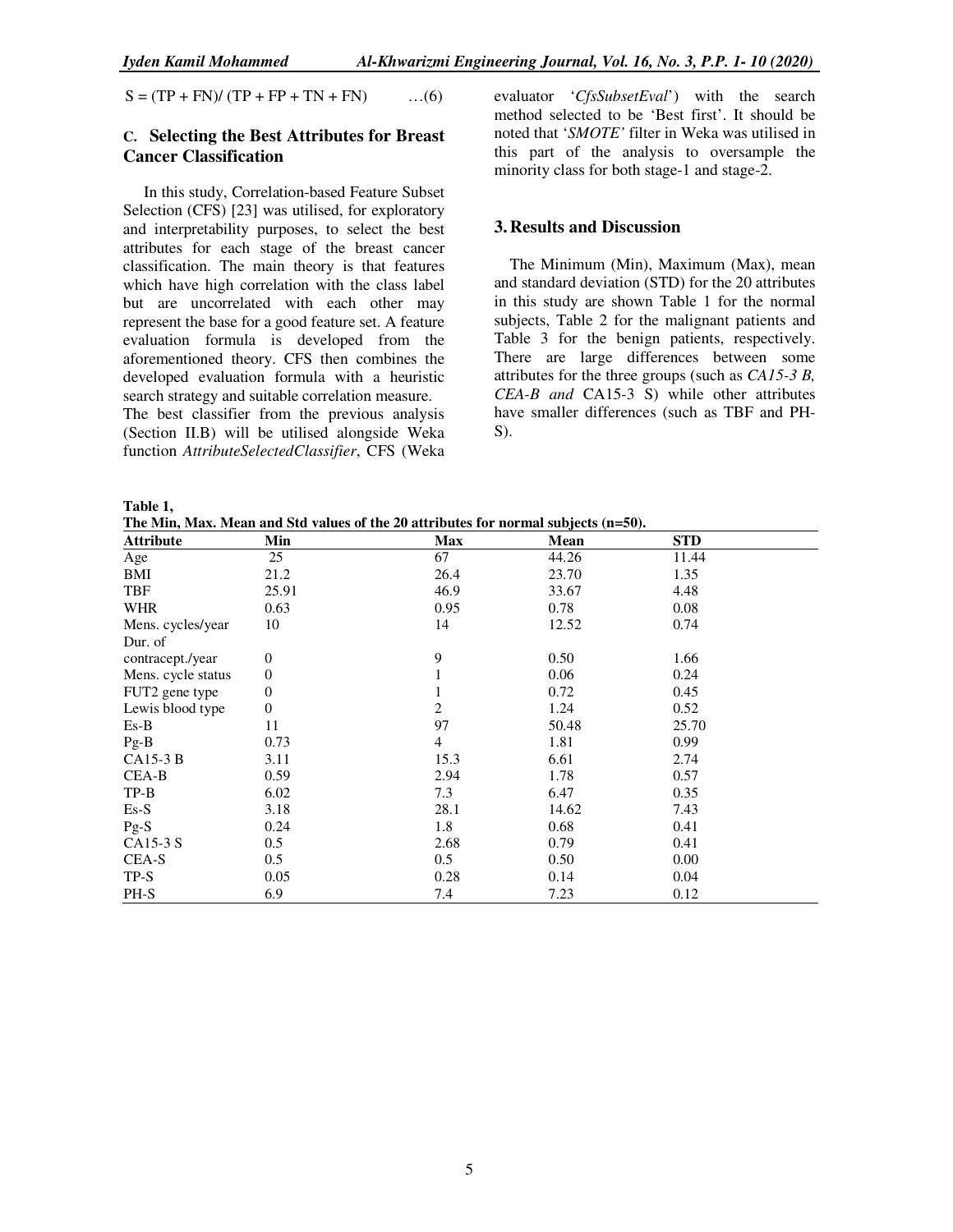| l'able |  |
|--------|--|
|--------|--|

| The min, max. mean and std values of malignant patients $(N=111)$ . |  |  |  |  |
|---------------------------------------------------------------------|--|--|--|--|
|---------------------------------------------------------------------|--|--|--|--|

| <b>Attributes</b>         | Min      | $\mathbf{m}$ who see there's so manipular presence $(1, 2, 1)$<br><b>Max</b> | Mean   | <b>STD</b> |  |
|---------------------------|----------|------------------------------------------------------------------------------|--------|------------|--|
| Age                       | 26       | 73                                                                           | 54.21  | 8.14       |  |
| BMI                       | 21.4     | 34.4                                                                         | 26.90  | 2.86       |  |
| <b>TBF</b>                | 27.34    | 53.5                                                                         | 39.53  | 4.16       |  |
| <b>WHR</b>                | 0.67     | 1.1                                                                          | 0.88   | 0.11       |  |
| Mens. cycles/year         | 10       | 15                                                                           | 12.66  | 0.79       |  |
| Dur. of contracept. /year | $\theta$ | 18                                                                           | 3.52   | 5.08       |  |
| Mens. cycle status        | $\theta$ |                                                                              | 0.31   | 0.46       |  |
| FUT2 gene type            | $\theta$ |                                                                              | 0.39   | 0.49       |  |
| Lewis blood type          | $\theta$ | 2                                                                            | 1.30   | 0.75       |  |
| $Es-B$                    | 182      | 384                                                                          | 270.86 | 50.27      |  |
| $Pg-B$                    | 0.62     | 4.9                                                                          | 1.42   | 1.16       |  |
| $CA15-3B$                 | 18       | 79                                                                           | 52.44  | 18.79      |  |
| CEA-B                     | 2.7      | 14.3                                                                         | 8.71   | 2.82       |  |
| $TP-B$                    | 7        | 10.8                                                                         | 8.76   | 1.22       |  |
| $Es-S$                    | 52       | 111.2                                                                        | 77.68  | 14.78      |  |
| $Pg-S$                    | 0.2      | 1.8                                                                          | 0.54   | 0.46       |  |
| CA15-3 S                  | 2.57     | 13.57                                                                        | 8.98   | 3.27       |  |
| CEA-S                     | 0.5      | 2.7                                                                          | 1.21   | 0.56       |  |
| $TP-S$                    | 0.61     | 1.52                                                                         | 0.91   | 0.27       |  |
| PH-S                      | 5.4      | 7.2                                                                          | 6.06   | 0.58       |  |

**Table 3,** 

**The min, max. mean and std values of the 20 attributes for benign patients (N=20).** 

| <b>Attributes</b>         | Min      | Max   | Mean  | <b>STD</b> |  |
|---------------------------|----------|-------|-------|------------|--|
| Age                       | 28       | 58    | 45.15 | 7.86       |  |
| BMI                       | 21.1     | 32    | 25.63 | 3.18       |  |
| <b>TBF</b>                | 26.36    | 44.91 | 35.17 | 5.01       |  |
| <b>WHR</b>                | 0.69     | 0.92  | 0.81  | 0.07       |  |
| Mens. cycles/year         | 11       | 13    | 12.10 | 0.45       |  |
| Dur. of contracept. /year | $\theta$ | 5     | 0.55  | 1.39       |  |
| Mens. cycle status        | $\theta$ |       | 0.20  | 0.41       |  |
| FUT2 gene type            | $\Omega$ | 1     | 0.60  | 0.50       |  |
| Lewis blood type          | $\Omega$ | 2     | 1.25  | 0.55       |  |
| $Es-B$                    | 18       | 96    | 59.75 | 30.89      |  |
| $Pg-B$                    | 0.65     | 4.2   | 2.29  | 1.32       |  |
| $CA15-3B$                 | 6.59     | 13.6  | 10.49 | 1.80       |  |
| CEA-B                     | 1.02     | 5.71  | 2.46  | 1.15       |  |
| $TP-B$                    | 6.1      | 7.6   | 6.78  | 0.55       |  |
| $Es-S$                    | 5.3      | 27.8  | 17.24 | 8.93       |  |
| $Pg-S$                    | 0.2      | 1.6   | 0.84  | 0.54       |  |
| CA15-3 S                  | 0.69     | 2.35  | 1.51  | 0.47       |  |
| CEA-S                     | 0.5      | 0.68  | 0.51  | 0.04       |  |
| $TP-S$                    | 0.12     | 0.28  | 0.17  | 0.04       |  |
| PH-S                      | 6.4      | 7.3   | 7.00  | 0.27       |  |

In order to investigate the performance of the four machine learning classifiers, Table 4 and 5 shows the results of the classification of stage-1 and stage-2 in terms of precision, recall, accuracy and MCC for logistic regression, Naïve Bayes, decision tree and OneR classifiers. Naïve Bayes classifier is outperforming other classifiers for

stage-1 when we are classifying *normal* versus *abnormal* who had tumors as well as achieving similar performance for stage 2 for the case of classifying *malignant* and *benign* patients.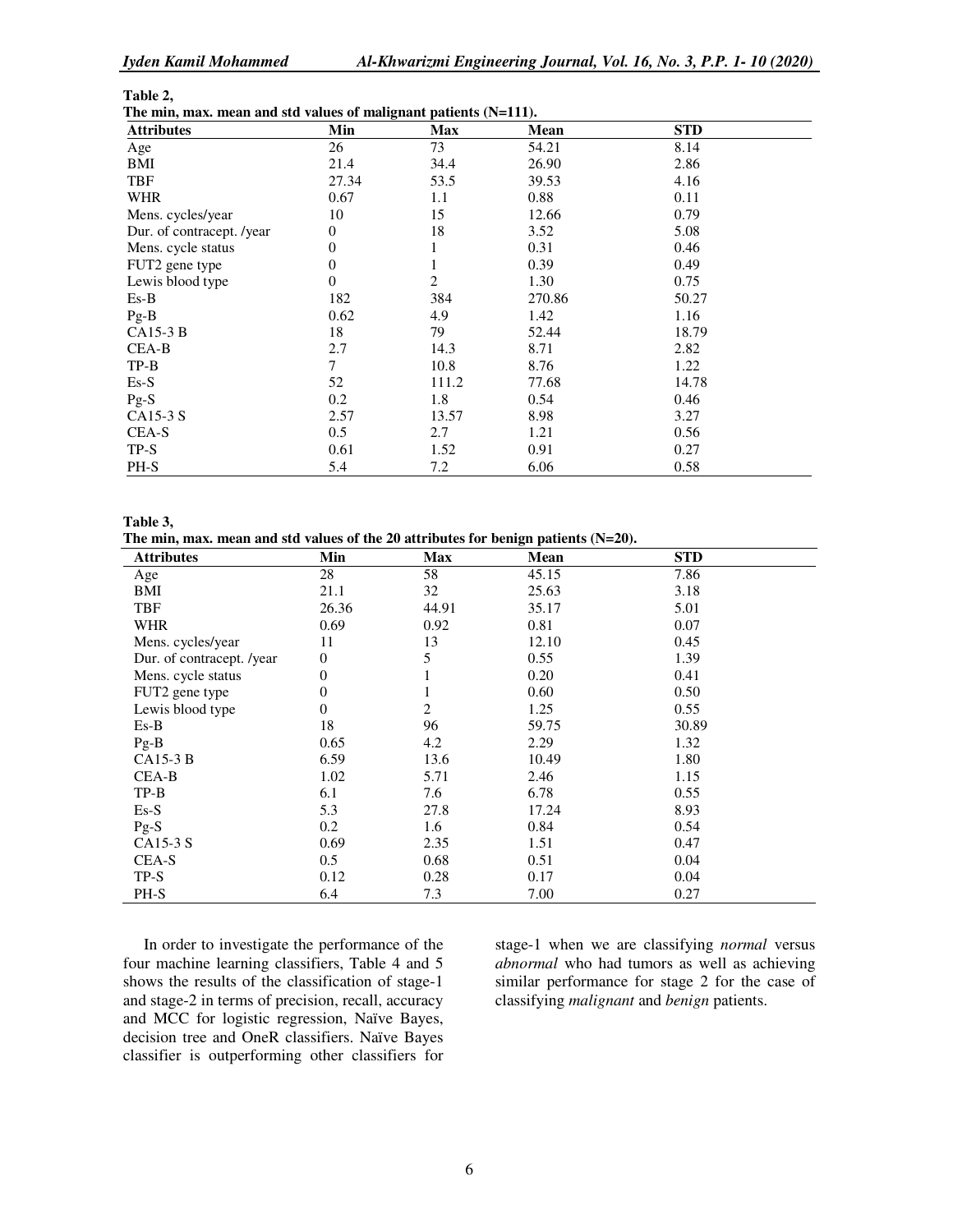| Table 4, |  |
|----------|--|
| m        |  |

| эноми ні році        |           |        |      |            |  |
|----------------------|-----------|--------|------|------------|--|
| <b>Classifier</b>    | Precision | Recall | Ac   | <b>MCC</b> |  |
| OneR                 | 0.914     | 0.914  | 91.4 | 0.828      |  |
| Logistic             | 0.934     | 0.934  | 93.4 | 0.867      |  |
| <b>Naïve Bayes</b>   | 0.948     | 0.941  | 94.1 | 0.889      |  |
| <b>Decision Tree</b> | 0.930     | 0.930  | 93   | 0.860      |  |

**The results of stage-1 classification using different classifiers with LOO cross validation. The best performer is shown in bold** 

**Table 5,** 

**The results of stage-2 classification using different classifiers with LOO cross validation.** 

| The results of stage $\equiv$ chosing and asing university chosiners with EOO eross (university) |                  |        |      |       |  |
|--------------------------------------------------------------------------------------------------|------------------|--------|------|-------|--|
| <b>Classifier</b>                                                                                | <b>Precision</b> | Recall | Aс   | мсс   |  |
| OneR                                                                                             |                  |        | 100  |       |  |
| Logistic                                                                                         | 0.996            | 0.995  | 99.5 | 0.991 |  |
| <b>Naïve Bayes</b>                                                                               |                  |        | 100  |       |  |
| <b>Decision Tree</b>                                                                             |                  |        | 100  |       |  |

The confusion matrix (CM) for the classification of breast cancer attributes is plotted with Naïve Bayes (best performer) classifier in Table 6 and 7. The results in the diagonal of CM show the correct classification rates while the misclassifications are shown off-diagonal. There

were only 15 cases (table 6) out of the 256 (with SMOTE) cases that were misclassified for stage 1 while all the 221 (with SMOTE) malignant and benign cases were classified correctly in stage 2 as shown in table 7.

**Table 6,** 

|  | Confusion matrix of the Naïve Bayes classifier for stage 1 after using SMOTE |  |
|--|------------------------------------------------------------------------------|--|

|                            | <b>Predicted Class</b> |               |
|----------------------------|------------------------|---------------|
| <b>Actual group</b>        | Abnormal               | <b>Normal</b> |
| Abnormal                   | 116                    |               |
| <b>Normal</b>              |                        | 125           |
| Overall accuracy= $94.1\%$ |                        |               |

**Table 7,** 

**Confusion matrix of the Naïve Bayes classifier for stage 2 of the classification after using SMOTE** 

|                           | <b>Predicted Class</b> |               |
|---------------------------|------------------------|---------------|
| <b>Actual group</b>       | <b>Malignant</b>       | <b>Benign</b> |
| <b>Malignant</b>          | 111                    |               |
| <b>Benign</b>             |                        | 110           |
| Overall accuracy= $100\%$ |                        |               |

When comparing the results obtained in this study with that in [9] who investigated 42 attributes and selected 26 attributes for the classification of three classes of breast tumors, we utilized SMOTE to balance the classes unlike [9] who used imbalanced classes, which may cause overfitting, despite the high accuracy obtained on their work 98%.

To find the best breast attributes that have the most influence for the classification of breast cancer in the stage 1 and 2, we utilizedCFS [23]. Table 8 shows the best *ranked* selected attributes for stage-1 where the CFS selected 10 attributes while for stage-2, the best selected attributes were equal to 11. It is worth noting that the classification accuracy with the best selected attributes with LOO was equal to 94.9 %, slightly

higher than that of the full set of attributes  $(94.1\%)$ .

In stage-1 for the classification of normal or abnormal cases, BMI, menstrual cycle status, and FUT2 gene type were the 3 most important ranked attributes, selected by the CFS. As for stage-2 for the classification of benign and malignant cases, the selected features were age, WHR and number of menstrual cycles per year.

It can be noted also that the common five attributes that are shared between stage-1 and stage-2 are CEA-B, CA15-3 B, CA15-3 S, TP-B and Es-S. CEA-B is tumor biomarker that is derived from blood; it is not specific for breast tumor. However, CA15-3 B is regarded as tumor biomarker and it is specific protein biomarker for breast cancer. Moreover, CA15-3 S and Es-S are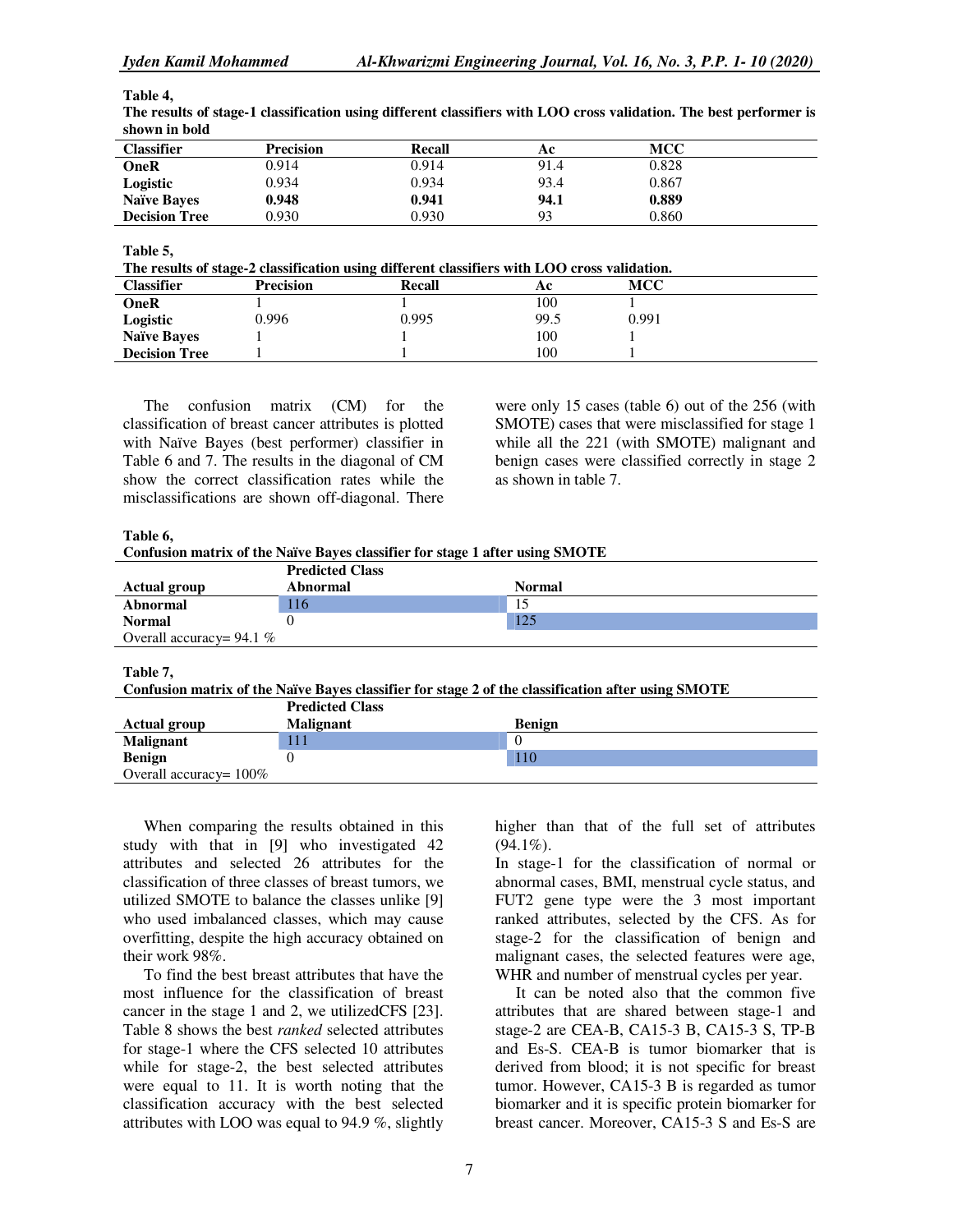newly derived breast tumor biomarker that is derived from saliva. It is highly promising since it is non-invasive based on easy to acquire salivary sample.

#### **Table 6,**

**The results of the best ranked selected attributed with CFS with Naïve Bayes classifier. The attributes that are common the two classification stages are shown in bold.** 

|              | Stage-1            | Stage-2           |
|--------------|--------------------|-------------------|
|              | BMI                | Age               |
| $\mathbf{2}$ | Mens. cycle status | <b>WHR</b>        |
| 3            | FUT2 gene type     | Mens. cycles/year |
| 4            | <b>CA15-3 B</b>    | Lewis blood type  |
| 5            | <b>CEA-B</b>       | $Es-B$            |
| 6            | $TP-B$             | <b>CA15-3 B</b>   |
| 7            | E <sub>S</sub>     | <b>CEA-B</b>      |
| 8            | $Pg-S$             | $TP-B$            |
| 9            | <b>CA15-3 S</b>    | $Es-S$            |
| 10           | PH-S               | <b>CA15-3 S</b>   |
| 11           |                    | $TP-S$            |

#### **4.Conclusion**

In this paper, 20 breast cancer attributes have been collected for the Iraqi women and utilized to test the performance of two-stage classification withfourclassifiers where the attributes are classified into *normal* and *abnormal* cases in the first stage. If the case was abnormal, then the second stage of the classification is performed to predict either the patient has a *malignant* or *benign* tumor. Synthetic Minority Over-Sampling Technique (SMOTE) was utilized to deal with the problem of class imbalance. Classification accuracy of 94% for stage-1 and 100 % was achieved with Naïve Bayes classifier and LOO cross-validation. The level of CA15-3 protein in blood (CA15-3 B) and saliva (CA15-3 S), and carcinoembryonic antigen level (CEA-B) and total protein (TP-B) in blood and also Estrogen level (Es-S) in saliva, were the best selected features with CFS for both classification stages which show the importance of those parameters in predicting malignant breast tumors.

#### **Acknowledgments**

The first author would like to thank the contribution of Dr Khalid Mahdi Salah, University of Mustansiriyah for his comments on the data collection. The authors are grateful for the reviewers for their insightful comments.

## **Conflicts of Interest Disclosure**

Authors declare that there are no conflicts of interest.

#### **5.References**

- [1] N. A. S. Alwan, "Breast cancer: demographic characteristics and clinico-pathological presentation of patients in Iraq," 2010.
- [2] M. S. Dawood and A. A. Mohammed, "Breast Tumor Diagnosis Using Diode Laser in NearInfrared Region," Al-Khwarizmi Eng. J., vol. 5, no. 2, pp. 20–31, 2009.
- [3] M. Akram, M. Iqbal, M. Daniyal, and A. U. Khan, "Awareness and current knowledge of breast cancer," Biol. Res., vol. 50, no. 1, p. 33, 2017.
- [4] G. N. Sharma, R. Dave, J. Sanadya, P. Sharma, and K. K. Sharma, "Various types and management of breast cancer: an overview," J. Adv. Pharm. Technol. Res., vol. 1, no. 2, p. 109, 2010.
- [5]N. L. Henry and D. F. Hayes, "Cancer biomarkers," Mol. Oncol., vol. 6, no. 2, pp. 140–146, 2012.
- [6] D. F. Hayes, "Biomarker validation and testing," Mol. Oncol., vol. 9, no. 5, pp. 960– 966, 2015.
- [7] M. Çınar, M. Engin, E. Z. Engin, and Y. Ziya Ateşçi, "Early prostate cancer diagnosis by using artificial neural networks and support vector machines," Expert Syst. Appl., vol. 36, no. 3, Part 2, pp. 6357–6361, 2009.
- [8] V. Chaurasia, S. Pal, and B. B. Tiwari, "Prediction of benign and malignant breast cancer using data mining techniques," J. Algorithm. Comput. Technol., vol. 12, no. 2,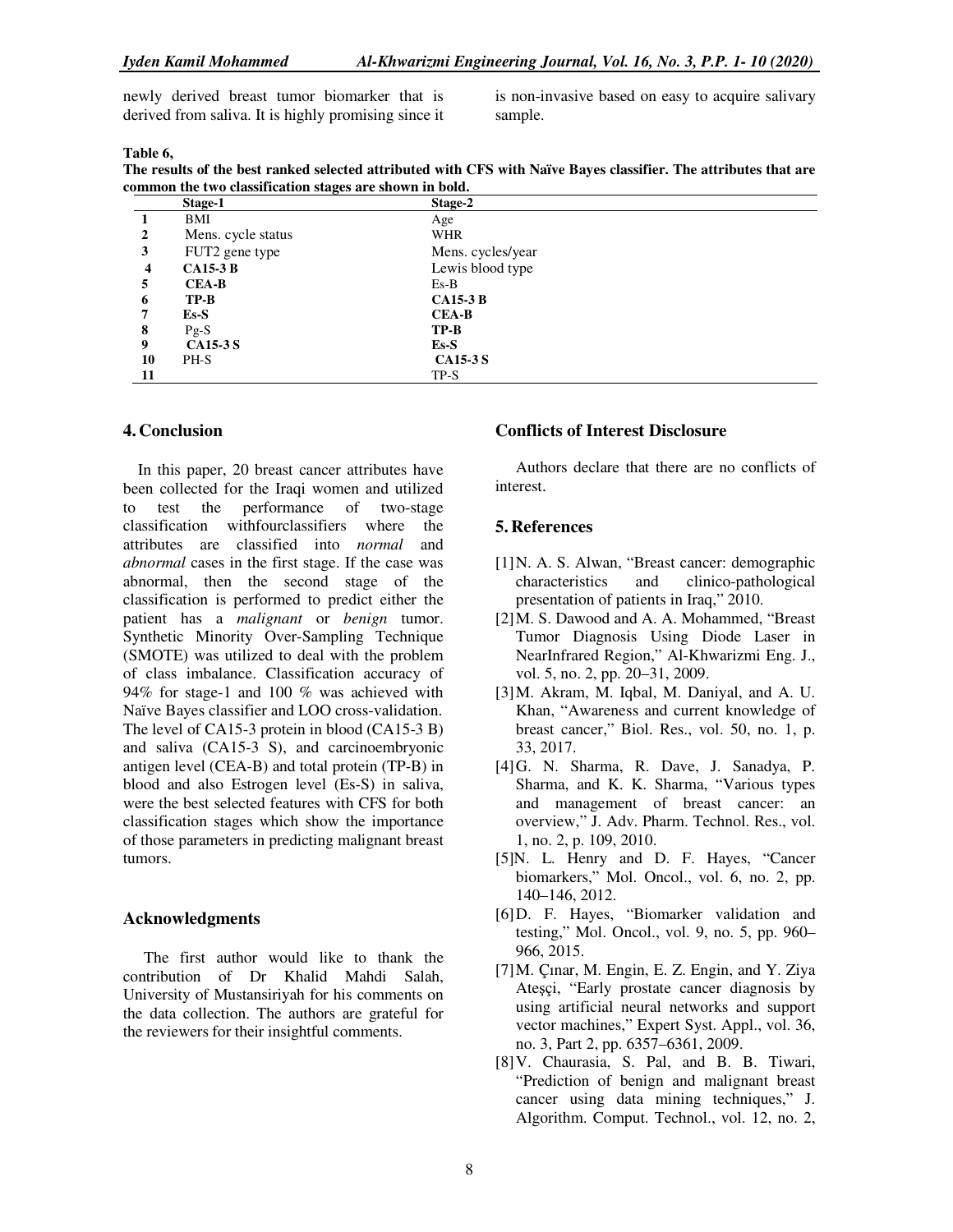pp. 119–126, 2018.

- [9] S. F. Behadili, M. S. Abd, I. K. Mohammed, and M. M. Al-Sayyid, "Analyzing Breast Cancer Data for Iraqi Women using Data Mining Techniques," in 3rd International Medical Education CONGRESS, 2018.
- [10] A. Mert, N. Kılıç, E. Bilgili, and A. Akan, "Breast cancer detection with reduced feature set," Comput. Math. Methods Med., vol. 2015, 2015.
- [11] M. K. Abd-Ellah, A. I. Awad, A. A. M. Khalaf, and H. F. A. Hamed, "Design and implementation of a computer-aided diagnosis system for brain tumor classification," in 2016 28th International Conference on Microelectronics (ICM), 2016, pp. 73–76.
- [12] I. H. Witten and E. Frank, Data Mining: Practical machine learning tools and techniques, 2nd ed. San Francisco: Morgan Kaufmann, 2005.
- [13] G. H. John and P. Langley, "Estimating Continuous Distributions in Bayesian Classifiers," in Eleventh Conference on Uncertainty in Artificial Intelligence, 1995, pp. 338–345.
- [14] R. C. Holte, "Very simple classification rules perform well on most commonly used datasets," Mach. Learn., vol. 11, pp. 63–91, 1993.
- [15] C. Sammut and G. I. Webb, Eds., "Logistic Regression BT - Encyclopedia of Machine Learning," Boston, MA: Springer US, 2010, p. 631.
- [16] M. Karabatak, "A new classifier for breast cancer detection based on Naïve Bayesian," Measurement, vol. 72, pp. 32–36, 2015.
- [17] M. F. A. Saputra, T. Widiyaningtyas, and A. P. Wibawa, "Illiteracy Classification Using K Means-Naïve Bayes Algorithm," JOIV Int. J. Informatics Vis., vol. 2, no. 3, pp. 153–158, 2018.
- [18] C. Sammut and G. I. Webb, Eds., "Decision Stump BT - Encyclopedia of Machine Learning," Boston, MA: Springer US, 2010, pp. 262–263.
- [19] S. Sayad, "Tutorial on OneR classifier." [Online]. Available: http://www.saedsayad.com/oner.htm. [Accessed: 28-Jan-2019].
- [20] N. Japkowicz and S. Stephen, "The class" imbalance problem: A systematic study," Intell. data Anal., vol. 6, no. 5, pp. 429–449, 2002.
- [21] N. V Chawla, K. W. Bowyer, L. O. Hall, and W. P. Kegelmeyer, "SMOTE: synthetic minority over-sampling technique," J. Artif. Intell. Res., vol. 16, pp. 321–357, 2002.
- [22] P. Baldi, S. Brunak, Y. Chauvin, C. A. F. Andersen, and H. Nielsen, "Assessing the accuracy of prediction algorithms for classification: an overview," Bioinformatics, vol. 16, no. 5, pp. 412–424, 2000.
- [23] M. A. Hall, "Correlation-based feature selection for machine learning," 1999.